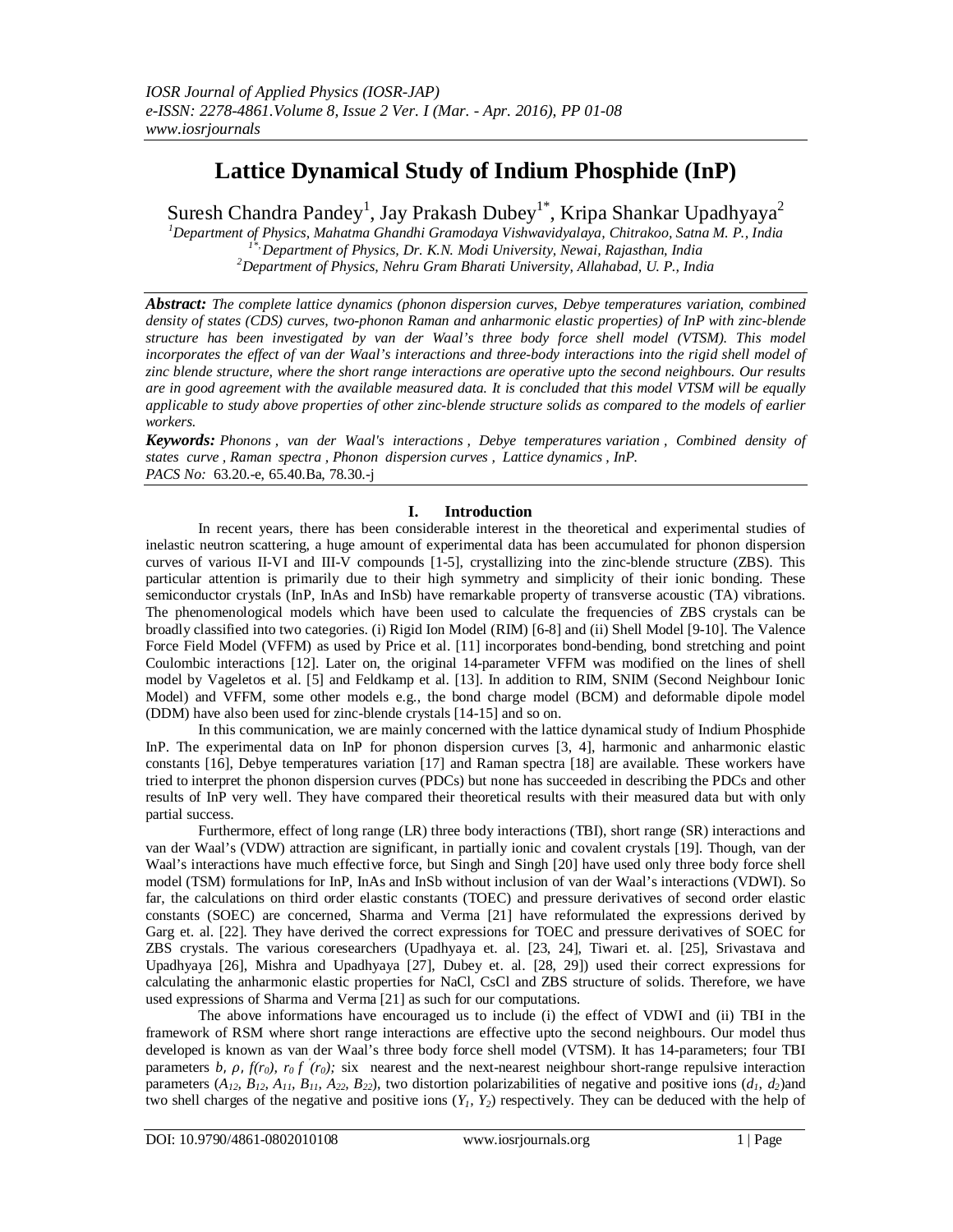measured values of elastic constants, dielectric constants, electronic polarizabilities and van der Waal's coupling coefficients. This model has been applied to study the lattice dynamics of indium pnictides (InP, InAs, InSb). In this paper, we are reporting the study of phonon dispersion curves, Debye temperatures variation, combined density of states (CDS), third order elastic constants and pressure derivatives of SOEC of InP only. The formalism of our model has been presented in the next section in detail.

## **II. Theoretical framework of the present model**

We have developed a model for ZBS structure, which includes the effect of van der Waal's interactions (VDWI) and three body interactions (TBI) in the frame work of rigid shell model (RSM) where short range interactions are effective upto the second neighbours and known as van der Waal's three body force shell model (VTSM).

## **2.1. Secular equations**

For ZBS crystals, the cohesive energy for a particular lattice separation *(r)* has been expressed as

$$
\Phi(r) = \Phi_{LR}(r) + \Phi_{SR}(r) \tag{1}
$$

where the first term  $\Phi_{LR}(r)$  represents the long-range Coulomb and three body interaction (TBI) energies expressed by

$$
\Phi_{LR}(r) = -\sum_{\substack{ij \ i \neq j \neq k}} \frac{Z_i Z_j e^2}{r_{ij}} \left\{ 1 + \sum_k f(r_{ik}) \right\} = -\frac{\alpha_M Z^2 e^2}{r} \left\{ 1 + \frac{4}{Z} f(r) \right\} \tag{2}
$$

where  $Z_i$  is the ionic charge parameter of *i*<sup>th</sup> ion,  $r_{ij}$  separation between *i*<sup>th</sup> and *j*<sup>th</sup> ion,  $f(r_{ik})$  is the three-body force parameter dependent on nearest-neighbour separation *rik* and is a measure of ion size difference Singh [19],  $\alpha_M$  is Madelung constant (=1.63805 for ZBS).

The second term in equation (1) is short-range energy contributions from overlap repulsion and van der Waals interactions (VDWI) expressed as [30].

$$
\Phi_{SR}(r) = Nb \sum_{i,j=1}^{2} exp\left[\frac{r_i + r_j - r_{ij}}{\rho}\right] - \sum_{ij} \frac{c_{ij}}{r_{ij}^6} - \sum_{ij} \frac{d_{ij}}{r_{ij}^8}
$$
\n(3)

where  $N$  is the Avogadro's a number, b is the hardness parameters and the first term is the Hafemeister and Flygare (HF) potential Hafemeister and Flygare [31] and used by Singh and coworkers. The second term and third term represent the energy due to VDW for  $c_{i}$  dipole-dipole (d - d) and  $d_{i}$  dipole - quadrupole (d - q) interactions, respectively.

Using the crystal energy expression (1), the equations of motion of two cores and two shells can be written as;

$$
\omega^2 \underline{M} \underline{U} = \left( \underline{R} + \underline{Z_m} \underline{C}' \underline{Z_m} \right) \underline{U} + \left( \underline{T} + \underline{Z_m} \underline{C}' \underline{Y_m} \right) \underline{W}
$$
\n(4)

 $Q = \left(\underline{T}^T + \underline{Y}_m \underline{C}' \underline{Z}_m\right) \underline{U} + \left(\underline{S} + \underline{K} + \underline{Y}_m \underline{C}' \underline{Y}_m\right) \underline{W}$  (5)

Here  $\underline{U}$  and  $\underline{W}$  are vectors describing the ionic displacements and deformations, respectively.  $\underline{Z}_m$  and  $Y_m$  are diagonal matrices of modified ionic charges and shell charges, respectively;  $M$  is the mass of the core;  $T$ and  $\underline{R}$  are repulsive Coulombian matrices respectively;  $\underline{C}$  are long-range interaction matrices that include Coulombian and TBI;  $S$  and  $K$  are core-shell and shell-shell repulsive interaction matrices, respectively and  $T<sup>T</sup>$ is the transpose of matrix  $\underline{T}$ . The elements of matrix  $\underline{Z_m}$  consist of the parameter  $Z_m$  giving the modified ionic charge.

$$
Z_m = \pm Z \sqrt{1 + \left(\frac{8}{z}\right) f(r_0)}\tag{6}
$$

The elimination of W from eqns.  $(4)$  and  $(5)$  leads to the secular determinant;  $\left[10(\vec{a}) - \omega^2 M I\right] = 0$  (7)

for the frequency determination. Here 
$$
\underline{D}
$$
 (q) is the (6×6) dynamical matrix given by

 $\underline{D}(\vec{q}) = \left(\underline{R} + \underline{Z}_m \underline{C}' \underline{Z}_m\right) - \left(\underline{T} + \underline{Z}_m \underline{C}' \underline{Y}_m\right) \times \left(\underline{S} + \underline{K} + \underline{Y}_m \underline{C}' \underline{Y}_m\right)^{-1} \left(\underline{T}^T + \underline{Y}_m \underline{C}' \underline{Z}_m\right)$  (8)

The numbers of adjustable parameters have been largely reduced by considering all the short-range interactions to act only through the shells.

#### **2.2. Vibrational Properties of Zinc-Blende Structure**

By solving the secular equation (4) along [q 0 0] direction and subjecting the short and long-range coupling coefficients to the long-wavelength limit  $\vec{q} \to 0$ , two distinct optical vibration frequencies are obtained as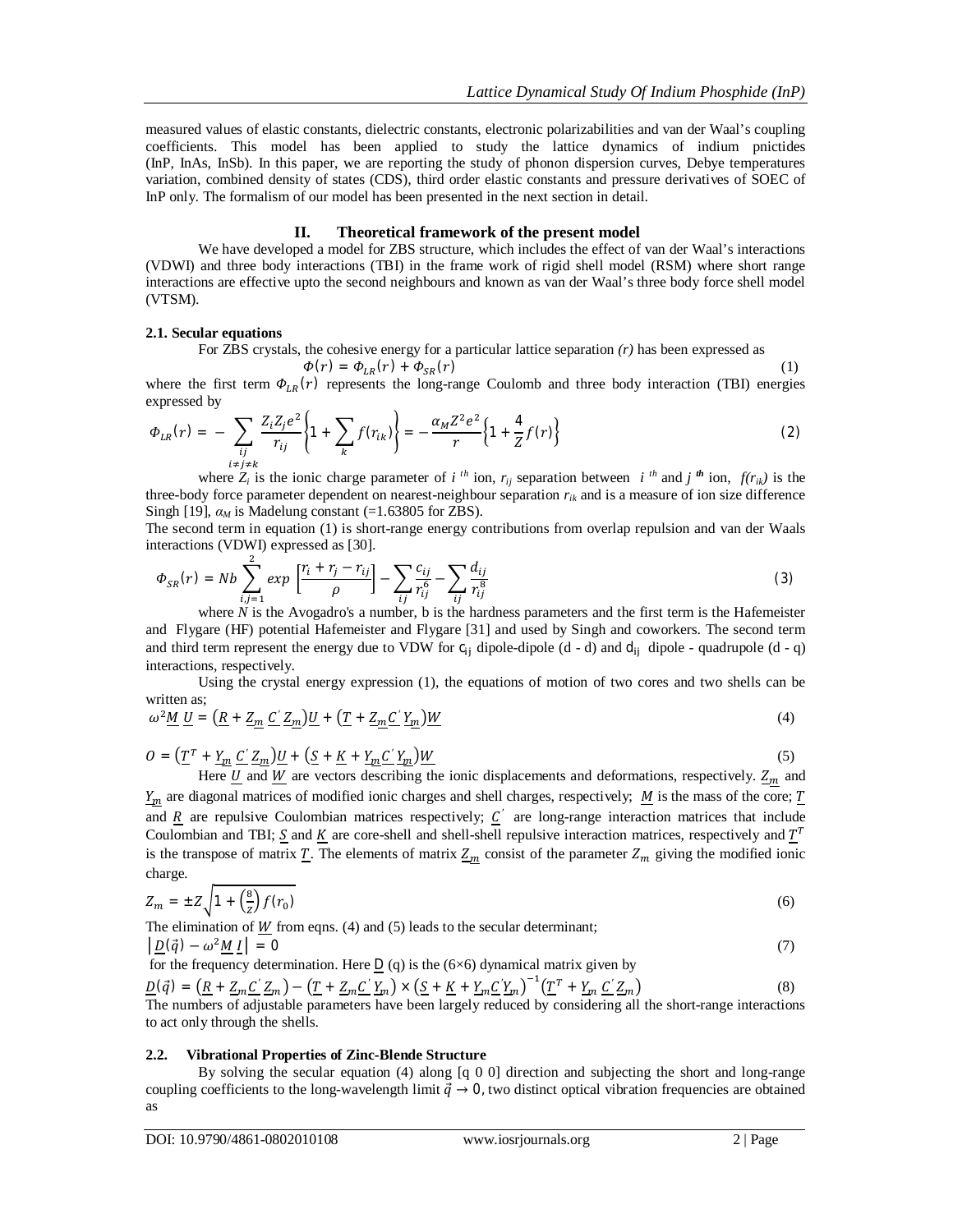$$
(\mu \omega_L^2)_{q=0} = R_0' + \frac{(z'e)^2}{v f_L} \cdot \frac{8\pi}{3} (Z_m^2 + 4Zr_0 f'(r_0))
$$
  
\n
$$
(\mu \omega_T^2)_{q=0} = R_0' - \frac{(z'e)^2}{v f_m} \cdot \frac{4\pi}{3} Z_m^2
$$
\n(10)

 $\frac{Z'e)^2}{v f_T} \cdot \frac{4\pi}{3}$  $\frac{\pi}{3}Z_m^2$ where the abbreviations stand for

$$
R'_0 = R_0 - e^2 \left(\frac{d_1^2}{a_1} + \frac{d_2^2}{a_2}\right); R_0 = \frac{e^2}{v} \left[4 \frac{A_{12} + 2B_{12}}{3}\right]; Z' = Z_m + d_1 - d_2
$$
\n(11)

$$
f_L = 1 + \left(\frac{\alpha_1 + \alpha_2}{\nu}\right) \cdot \frac{8\pi}{3} \left(Z_m^2 + 4Zr_0 f'(r_0)\right) \tag{12}
$$

$$
f_T = 1 - \left(\frac{\alpha_1 + \alpha_2}{v}\right) \cdot \frac{4\pi}{3} \tag{13}
$$

 $\alpha = \alpha_1 + \alpha_2$  (14) And  $v = 3.08r_0^3$  for ZBS (volume of unit cell).

## **2.3. Debye Temperatures Variation**

The specific heat at constant volume  $C_v$  at temperature  $T$  is expressed as

$$
C_v = 3NK_B \frac{v_m \left( \left( \frac{hv}{K_B T} \right)^2 e^{hv/K_B T} \right) G(v) dv}{\int_0^{v_m} G(v) dv} / (e^{hv/K_B T} - 1)^2}
$$
(15)

where,  $v_m$  is the maximum frequency, *h* is the Planck's constant and  $K_B$  is the Boltzmann's constant. The equation (15) can be written as a suitable form for a computational purpose as

$$
C_v = 3NK_B \frac{\sum_{v} \left(\frac{F(x)}{2}\right)G(v)dv}{\sum_{v} G(v)dv}
$$
\nwhere E(x) is the Einstein function, defined by

\n
$$
F(x) = x^2 \frac{exp(x)}{2}
$$
\n(17)

$$
E(x) = x^2 \frac{exp(x)}{(exp(x)-1)^2}
$$
  
where  $x = \left\{ \left(\frac{hv}{\kappa_B T}\right)^2 e^{\frac{hv}{\kappa_B T}} \right\}$   
Also,

Also,

 $\sum_{v} G(v) dv =$  Total number of frequencies considered.

= 6000 for zinc- blende structure.

Hence, equation (16) can be written for zinc-blende structure type crystals, as

 $C_v = \frac{3NK_B}{6000}$  $\frac{SNKB}{6000} \sum_{v} E(x) G(v) dv$  (18)

The contribution of each interval to the specific heat is obtained by multiplying an Einstein function corresponding to mid-point of each interval (say 0.1 THz) by its statistical weight. The statistical weight of the interval is obtained from the number of frequencies lying in that interval. The contributions of all such intervals, when summed up give,  $\sum_{v} E(x) G(v) dv$ . The Specific heat  $C_v$  is then calculated by expression (18).

#### **2.4. Second and third order elastic constant**

Proceeding with the use of three body crystal potential given by equation (1), (Sharma and Verma [21]) have derived the expressions for the second order elastic constants and used by (Singh and Singh [20]) for zinc-blende structure crystals. We are reporting them here as their corrected expressions. The expressions for second order elastic constants (SOEC) are-

$$
C_{11} = L \left[ 0.2477 Z_m^2 + \frac{1}{3} (A_1 + 2B_1) + \frac{1}{2} (A_2 + B_2) + 5.8243 Zaf'(r_0) \right]
$$
\n(19)

$$
C_{12} = L \left[ -2.6458Z_m^2 + \frac{1}{3}(A_1 - 4B_1) + \frac{1}{4}(A_2 - 5B_2) + 5.8243Zaf'(r_0) \right]
$$
(20)

$$
C_{44} = L \left[ -0.123Z_m^2 + \frac{1}{3}(A_1 + 2B_1) + \frac{1}{4}(A_2 + 3B_2) - \frac{1}{3}\nabla(-7.539122Z_m^2) + A_1 - B_1 \right]
$$
\nwhere  $A_1 = A_{12}, B_1 = B_{12}, A_2 = A_{11} + A_{22}, B_2 = B_{11} + B_{22}, C_1 = \frac{A_{12}^2}{B_{12}}$  and  $C_2 = \frac{A_2^2}{B_2}$  (21)

and the expressions for third order elastic constants (TOEC) are-

$$
C_{111} = L \left[ 0.5184 Z_m^2 + \frac{1}{9} (C_1 - 6B_1 - 3A_1) + \frac{1}{4} (C_2 - B_2 - 3A_2) - 2(B_1 + B_2) - 9.9326 Z a f'(r_0) + 2.5220 Z a^2 f''(r_0) \right]
$$
(22)

$$
C_{112} = L \left[ 0.3828Z_m^2 + \frac{1}{9}(C_1 + 3B_1 - 3A_1) + \frac{1}{8}(C_2 + 3B_2 - 3A_2) - 11.642Zaf'(r_0) + 2.5220Za^2f''(r_0) \right]
$$
\n(23)  
\n
$$
C_{113} = L \left[ 6.1585Z_m^2 + \frac{1}{9}(C_1 + 3B_1 - 3A_1) - 12.5060Zaf'(r_0) + 2.5220Za^2f''(r_0) \right]
$$
\n(24)

 $B<sub>2</sub>$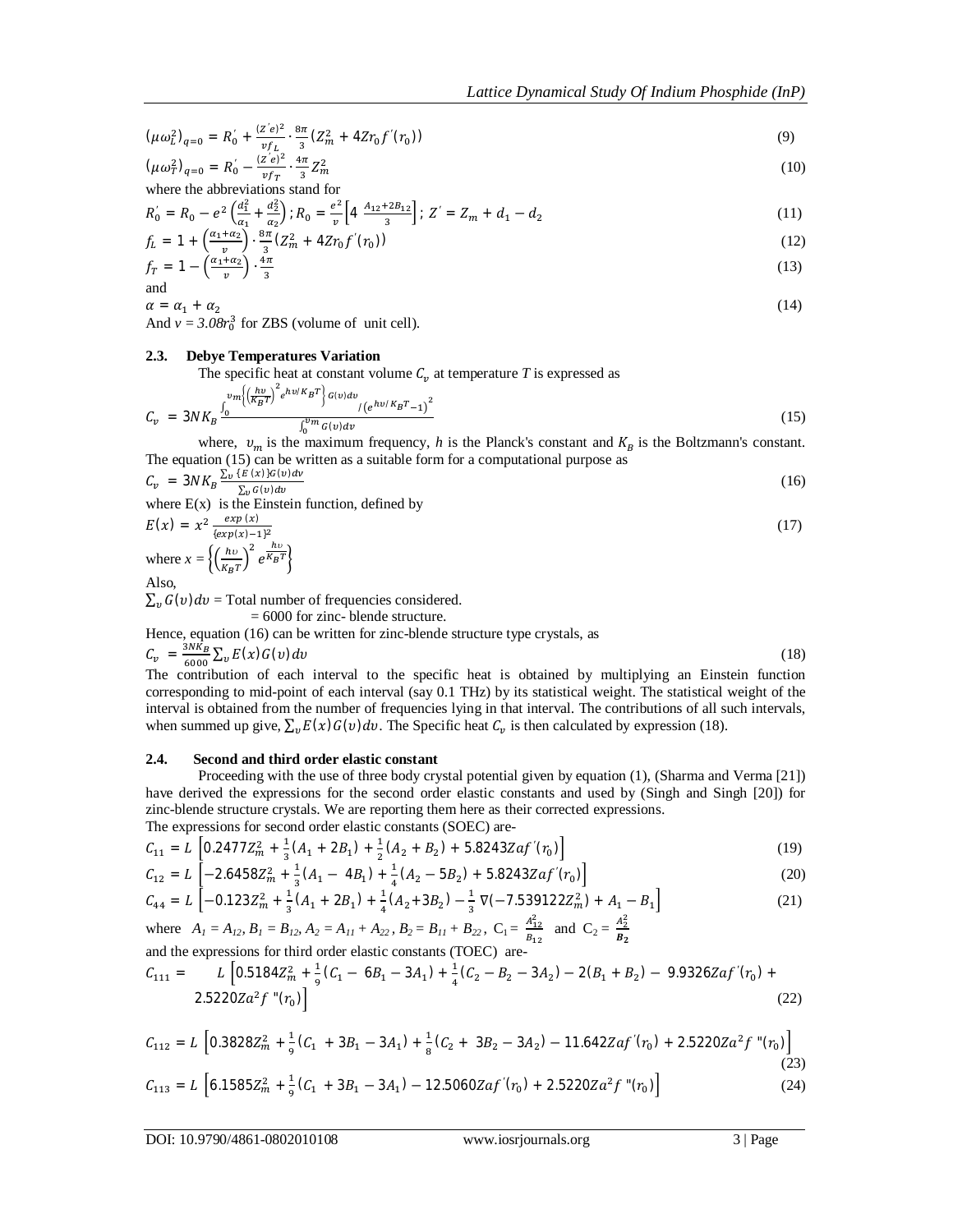$$
C_{144} = L \left[ 6.1585Z_m^2 + \frac{1}{9}(C_1 + 3B_1 - 3A_1) - 4.1681Zaf'(r_0) + 0.8407Za^2f''(r_0) + \nabla \left\{-3.3507Z_m^2 - \frac{2}{9}C_1 + 13.5486Zaf'(r_0) - 1.681Za^2f''(r_0) \right\} + \nabla^2 \left\{-1.5637Z_m^2 + \frac{2}{3}(A_1 - B_1) + \frac{1}{9}C_1 - \frac{5.3138Zaf'(r_0) + 2.9350Za^2f''(r_0)}{5.3138Zaf'(r_0) + 2.9350Za^2f''(r_0)} \right\}
$$
\n
$$
C_{166} = L \left[ -2.1392Z_m^2 + \frac{1}{9}(C_1 - 6B_1 - 3A_1) + \frac{1}{8}(C_2 - 5B_2 - 3A_2) - (B_1 + B_2) - 4.1681Zaf'(r_0) + \frac{0.8407Za^2f''(r_0)}{5.3138Zaf''(r_0) + \nabla \left\{-8.3768Z_m^2 + \frac{2}{3}(A_1 - B_1) - \frac{2}{9}C_1 + 13.5486Zaf'(r_0) - 1.681Za^2f''(r_0) \right\} + \nabla^2 \left\{ 2.3527Z_m^2 + \frac{1}{9}C_1 - 5.3138Zaf'(r_0) + 2.9350Za^2f''(r_0) \right\}
$$
\n
$$
C_{456} = L \left[ 4.897Z_m^2 + \frac{1}{9}(C_1 - 6B_1 - 3A_1) - B_2 + \nabla \left\{-5.0261Z_m^2 - \frac{1}{9}C_1\right\} + \nabla^2 \left\{7.0580Z_m^2 + \frac{1}{3}C_1\right\} + \nabla^3 \left\{-4.8008Z_m^2 + \frac{1}{3}(A_1 - B_1) - \frac{1}{9}C_1\right\}
$$
\n
$$
(27)
$$

where  $Z_m$  is the modified ionic charge defined earlier with  $L = e^2/4a^4$  and

$$
\nabla = \begin{bmatrix} -7.53912Z(Z+8f(r_0)) + (A_1 - B_1) \\ -3.141Z(Z+8f(r_0)) + (A_1 + 2B_1) + 21.765Zaf'(r_0) \end{bmatrix}
$$
(28)

and Pressure derivatives of SOEC

$$
\frac{dK'}{dP} = -(3\Omega)^{-1}[20.1788Z_m^2 + 3(A_1 + A_2) + 4(B_1 + B_2) + (C_1 + C_2) - 104.8433Zaf'(r_0) + 22.7008Za^2f''(r_0)]
$$
\n(29)

$$
\frac{dS'}{dP} = -(2\Omega)^{-1} \left[ -11.5756Z_m^2 + 2(A_1 - 2B_1) + \frac{3A_2}{2} - \frac{7B_2}{2} + \frac{1}{4} \cdot C_2 + 37.5220Zaf'(r_0) \right]
$$
\n(30)

$$
\frac{dC_{44}'}{dP} = -(\Omega)^{-1} \Big[ \Big\{ 0.4952Z_m^2 + \frac{1}{3}(A_1 - 4B_1 + C_1) + \frac{1}{2} \cdot A_2 - \frac{3}{2} \cdot B_2 + \frac{1}{4} \cdot C_2 + 4.9667Zaf'(r_0) + 2.522Za^2f''(r_0) \Big\} + \nabla \Big\{ -17.5913Z_m^2 + A_1 - B_1 - \frac{2}{3} \cdot C_1 + 40.6461Zaf'(r_0) + 5.044Za^2f''(r_0) \Big\} + \nabla^2 \Big\{ 3.1416Z_m^2 + \frac{2}{3}(A_1 - B_1) + \frac{1}{3} \cdot C_1 - 15.9412Zaf'(r_0) + 8.8052Za^2f''(r_0) \Big\} \Big] + 8.8052Za^2f''(r_0) \Big\} \Big]
$$
\nwhere  $K = \frac{c_{11} + 2c_{12}}{3}$ ,  $S = \frac{c_{11} - c_{22}}{2}$  (31)

and  $\Omega = -5.0440Z_m^2 + (A_1 + A_2) - 2(B_1 + B_2) + 17.4730Zaf'(r_0)$ The values of *Ai, Bi* and *Ci* as defined by Sharma and Verma [21].

#### **III. Computations**

The model parameters (b,  $\rho$  and f(r<sub>0</sub>)), have been determined by using the expressions (19-21) and the equilibrium condition  $\left(\frac{d\Phi(r)}{dr}\right)_{r_0=a\frac{\sqrt{3}}{2}}$ = 0, with the inclusion of the van der Waal's interactions (VDWI) [equation (3)]. The values of the input data K. Kunc. et al. [32] and P. H. Borcherds et al. [3] and model parameters have been shown in Table1. The values of  $A_i$ ,  $B_i$ ,  $C_i$  have been calculated from the knowledge of b, ρ; the values of various order of derivatives of  $f(r_0)$  and van der Waal's coupling coefficients [21]. The values of VDW coefficients used by us in the present study have been determined using the Slatre-Kirkwood Variation (SKV) method [33], Lee [34] approach as suggested by Singh and Singh [20] and reported by Sharma and Verma [21]. Thus our model parameters are [b, ρ, f(r<sub>0</sub>), r<sub>0</sub>f '(r<sub>0</sub>), A<sub>12</sub>, A<sub>11</sub>, A<sub>22</sub>, B<sub>12</sub>, B<sub>11</sub>, B<sub>22</sub>, d<sub>1</sub>, d<sub>2</sub>, Y<sub>1</sub> and Y<sub>2</sub>]. The values of the van der Waal's coefficients (VDW) are shown in Table 2. Our model parameters of VTSM have been used to compute the phonon spectra of InP for the allowed 48 non-equivalent wave vectors in the first Brillouin zone. The frequencies along the symmetry directions have been plotted against the wave vector to obtain the phonon dispersion curves (PDCs). These curves have been compared with those measured by means of the coherent inelastic neutron scattering technique [3, 4] in Fig. 1 along with the BBFM calculations of Kunc. et al. [32]. Since the neutron scattering experiments provide us only very little data for the symmetry directions, we have also computed combined density of states (CDS) and the Debye temperatures variation for the complete description of the frequencies for the Brillouin zone.

DOI: 10.9790/4861-0802010108 www.iosrjournals.org 4 | Page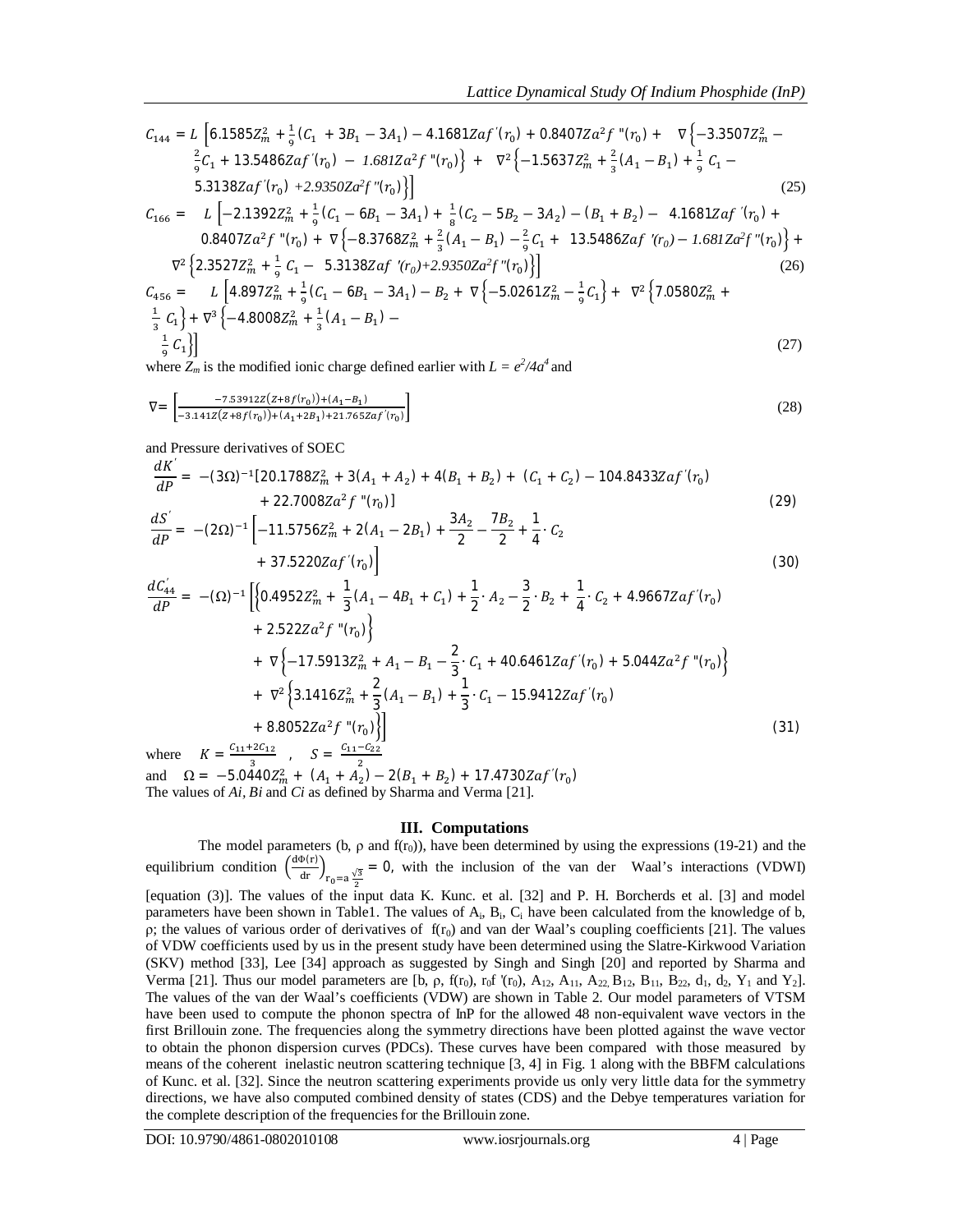The complete phonon spectra have been used to compute the combined density of states (CDS),  $N(\nu_j + \nu_j)$  corresponding to the sum modes  $(\nu_j + \nu_j)$  following procedure of Smart et al. [35]. A histogram between  $N(\nu_j + \nu_j)$  and  $(\nu_j + \nu_j)$  has been plotted and smoothed out as shown in Fig. 2. These curves show well defined peaks which correspond to two- phonon Raman scattering. These CDS peaks have been compared with the assignments calculated and shown in Table 3. The Debye temperatures variation for InP measured from by U. Piesbergen [17] and those calculated by us using VTSM has been compared in Fig.3. The calculated values of TOEC using equations (22-27) have been compared with calculated values of Sadao Adachi [36] and shown in Table 4. The pressure derivatives of SOEC have also been calculated and compared with those measured by D. Wolf Gerlich [37] in Table 5.

# **IV. Results and discussion**

# **4.1 Phonon Dispersion Curves**

From figure1, our phonon dispersion curves for InP agree well with measured data reported by Borcherds et al. [3]. It is evident from PDCs that our predictions using present model (VTSM) are better than those by using BBFM [32]. Our model has successfully explained the dispersion of phonons along the three symmetry directions. From fig.1 and Table 6, it is clear that: there are deviations of 2.11% along LO(X), 4.43% along TO(X), 8.10% along LA(X), 9.76% along TA(X), 0.29% along LA(L) and 2.95% along TA(L) from experimental results. From BBFM, deviations are 9.76% along TA(X), 8.10% along LA(L) and 21.21% along TA(L) while from VTSM 0.00% along TA(X), 1.00% along LA(L) and 0.00% along TA(L). From table 6 it is clear that VTSM has very small deviation from experimental data. Our model VTSM has 21.21% improvement over BBFM due to inclusion of three body interactions (TBI) and VDWI coefficients. Therefore, our VTSM model has better agreement with experimental data over BBFM [32].

# **4.2. Combined Density of States**

The present model is capable to predict the two phonon Raman spectra [18]. The results of these investigations for combined density states (CDS) peaks have been presented in Fig. 2. The theoretical peaks are in good agreement with observed Raman peaks for InP. The assignments made by the critical point analysis have been shown in Table 3. The interpretation of Raman spectra achieved from both CDS approach and critical point analysis is quite satisfactory. This explains that there is an excellent agreement between experimental data and our theoretical results. There is no any experimental data available for InP of two phonon IR spectra. So we could not report comparison of combined density states (CDS) peaks for IR spectra.

# **4.3. Third Order Elastic Constants (TOEC) and Pressure Derivatives of Second Order Elastic Constants (SOEC)**

Our calculations on TOEC of InP have been compared with the theoretical results of Sadao Adachi [36]. Further, pressure derivatives of SOEC for InP have also been compared with the measured data of D. Gerlich, and M. Wolf, [37] as shown in Table 5. The results are in good agreement.

# **4.4. Debye Temperatures variation**

From Fig. 3, our study shows a better agreement with the measured data of U. Piesbergen [17] and the theoretical results of BBFM [32]. We can say that our present model gives a better interpretation of the Debye temperatures variation for InP.

# **V. Conclusion**

The inclusion of van der Waal's interactions (VDWI) with TBI have influenced both the optical branches and the acoustic branches. Another striking feature of present model is noteworthy from the excellent reproduction of almost all branches of PDCs, Hence the prediction of phonon dispersion curves (PDC) for InP using VTSM may be considered more satisfactory than from other model [32]. The basic aim of the study of two phonon Raman spectra is to correlate the neutron scattering and optical measured data of InP. In this paper, we have systematically reported phonon dispersion curves, combined density of states, Debye temperatures variation and a part of harmonic and anharmonic properties of InP. On the basis of overall discussion, it is concluded that our van der Waal's three body force shell model (VTSM) is adequately capable of describing the crystal dynamics of indium phosphide. This model may also be applied equally well to study the crystal dynamics of other compounds of this group (InAs and InSb). Our work gets strong support from paper of Mishra and Upadhyaya [27] and Dubey et. al. [28, 29].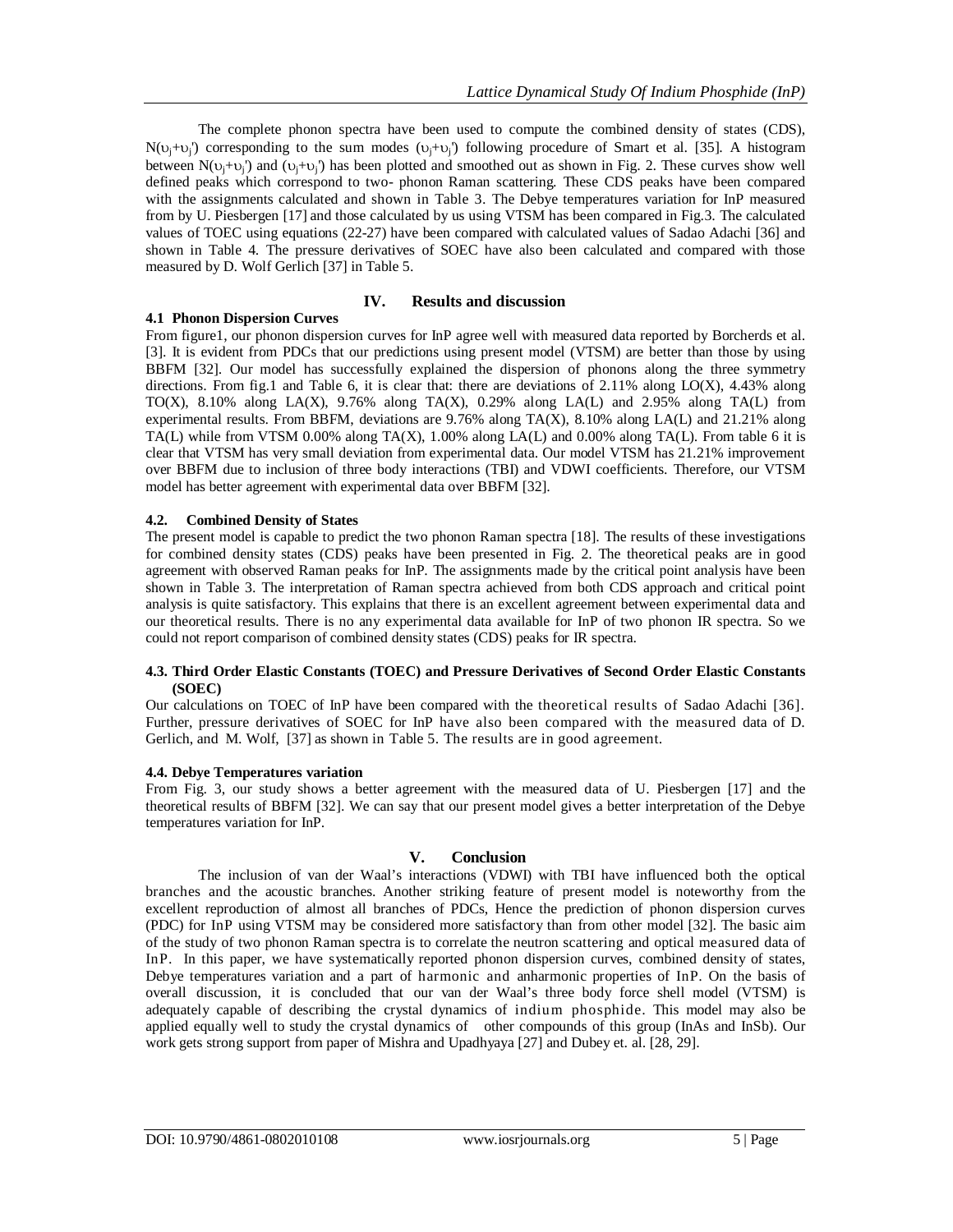#### **Acknowledgements**

The authors are thankful to Computer Center, BHU, Varanasi, India for providing computational assistance. One of us Jay Prakash Dubey is gratitude to Dr. Devendra Pathak, vice chancellor, Dr. K. N. Modi University Newai, Rajasthan, India for encouragement and providing necessary facilities during research work. I am also thankful to Dr. Pramod Kumar Pandey, Professor, Department of Physics, Pt. S. N. S. Govt. P. G. College, Shahdol (M. P.), India for their guidance.

#### **References**

- [1]. Henion B., Moussa F., Pepy G. and Kunc K., Phys. Lett. 36 A, 376 (1971)
- [2]. Yarnell J. L., Warren J. L., Wenzel R. G. and Dean P. J., Newtron inslantic scattering I (International atomic energy Agency, Vienna, 301 (1968)
- [3]. Borcherds P. H., Alfrey G., Sauderson D. H. and Wood A. D. B., Phys. C 8, 2022 (1975)
- [4]. Ram R. K., Kushwaha M. S. and Shukla A., Phys. Stat. Solidi B 154, 553 (1989) [5]. Vegeletos N., Wehe D. and King J. S., Journal Chem. Phys. 60, 3813 (1974)
- Vegeletos N., Wehe D. and King J. S., Journal Chem. Phys. 60, 3813 (1974)
- [6]. Vetelino J. F. and Mitra S. S., Phys. Rev. 178, 1349 (1959)
- [7]. Vetelino J. F., Mitra S. S., Brafman O. and Damen T. C., Solid State Commun. 7, 1809 (1969)<br>[8]. Vetelino J. F., Mitra S. S., Namjoshi Brafman, Joshi K.V., Phys. Rev., B2, 967 (1970) Rev., 1
- [8]. Vetelino J. F. , Mitra S. S., Namjoshi Brafman, Joshi K.V., Phys. Rev., B2, 967 (1970) Rev., 112, 90 (1958)
- [9]. Cochran W., Proc. W., R. Soc. London A253, 260 (1959); Adv. Phys.9, 387 (1960)<br>[10]. Baneriee R. and Varshni Y. P., Canad. J. Phys., 47, 451 (1960): J. Phys. Soc. JPn.,
- Banerjee R. and Varshni Y. P., Canad. J. Phys., 47, 451 (1960) ; J. Phys. Soc. JPn., 30, 1015 (1971)
- [11]. Price D. L., Rowe J. M. and Nicknow R. M., Phys. Rev. B3, 1268 (1971) [12]. Talwar D. N. and Agrawal B. K., Phys. Rev. B8, 693 (1973): Solid State C
- [12]. Talwar D. N. and Agrawal B. K., Phys. Rev. B8, 693 (1973); Solid State Commun., 11, 1691 (1972)
- [13]. Feldkamp L. A., Steinman D. K., Vegelotos N., King J. S. and Venkataraman G. J., J. Phys. Chem. Solid, 32, 1573 (1971) [14]. Varshni Y. P., Canad. J. Phys., 47, 451 (1960)
- [14]. Varshni Y. P., Canad. J. Phys., 47, 451 (1960)<br>[15]. Weber W., Phys. Rev. Lett., 33, 371 (1974)
- [15]. Weber W., Phys. Rev. Lett., 33, 371 (1974)<br>[16]. Gerlich D. and Wolf M.: High Pressure Sci
- [16]. Gerlich D. and Wolf M.; High Pressure Sci. technol., 1, 506 (1980)
- [17]. Piesbergen U., Semiconductors and Semimetals 2, 49 (1966).
- [18]. Alfray G. F. and Borcherds P. H., J. Phys. C 5, 1275 (1972) [19]. Singh, R. K. Physics Reports (Netherlands), 85, 259 (1982)
- [19]. Singh, R. K. Physics Reports (Netherlands), 85, 259 (1982)
- Singh, R. K., Singh, S., Phys. Status Solidi (b) 140, 407 (1987)
- [21]. Sharma, U. C. and Verma, M. P. Phys. Status Solidi (b) 102, 487 (1980) [22]. Garg V. K., Puri D. S., Verma M. P. Phys. Status Solidi (b) 87, 401 (1978)
- 
- [22]. Garg V. K., Puri D. S., Verma M. P. Phys. Status Solidi (b) 87, 401 (1978) Upadhyaya, K. S., Pandey, A, Srivastava, D. M. Chinese J. Phys. 44, 127 (2006)
- [24]. Upadhyaya, K. S., Upadhyay, G. K., Yadav, M., Singh, A. K., J. Phys. Soc. Japan, 70, 723 (2001)<br>[25]. Tiwari, S. K., Pandey, L. K., Shukla, L. J., Upadhyaya, K. S., Phyica Scr., 80, 065603 (2009)
- [25]. Tiwari, S. K., Pandey, L. K., Shukla, L. J., Upadhyaya, K. S., Phyica Scr., 80, 065603 (2009) [26]. Srivastava, U. C., Upadhyaya, K. S., Physcial Rev. and Res. Int., 1, 16 (2011)
- [26]. Srivastava, U. C., Upadhyaya, K. S., Physcial Rev. and Res. Int., 1, 16 (2011)
- [27]. Mishra, K. K., Upadhyaya, K. S., Int., Jour. Sci. Engg. Res., 3, 1388 (2012)
- 
- [28]. Dubey J. P., Tiwari R. K., Upadhyaya K. S. and Pandey P. K., Turk. J. Phys. 39, 242 (2015) [29]. Dubey J. P., Tiwari R. K., Upadhyaya K. S. and Pandey P. K., Jour. of Appl. Phys. (IOSR-JAP) 7, 67 (2015)
- Singh R. K. and Khare P. J. Phys. Soc. Japan 51, 141 (1982)
- [31]. Hafemeister D. W. and Flygare W. H. J. Chem. Phys. 43, 795 (1965)
- [32]. Kunc K., Balkanski M. and Nusimovici M. A. Phys. Status Solidi (b)  $72$ ,  $229$  (1975) [33]. Slater J. C. and Kirkwood J. G. Phys. Rev.  $37$ ,  $682$  (1931)
- [33]. Slater J. C. and Kirkwood J. G. Phys. Rev. 37, 682 (1931) [34]. Lee B. H. J. Appl. Phys. 41, 2988 (1970)
- [34]. Lee B. H. J. Appl. Phys. 41, 2988 (1970)<br>[35]. Smart C., Wilkinson G. R. and Karo A. N.
- 
- [35]. Smart C., Wilkinson G. R. and Karo A. M., Lattice Dynamics, edited by Wallis R. F. (1965) [36]. Sadao Adachi; Semiconductor Wiley series in materials for Electronic and opto electroni Sadao Adachi; Semiconductor Wiley series in materials for Electronic and opto electronic Application. Department of Electric Engineering Gunma University Japan (1956)
- [37]. Gerlich, D. and Wolf, M. High pressure Sci. Technol. 1, 506 (1980)

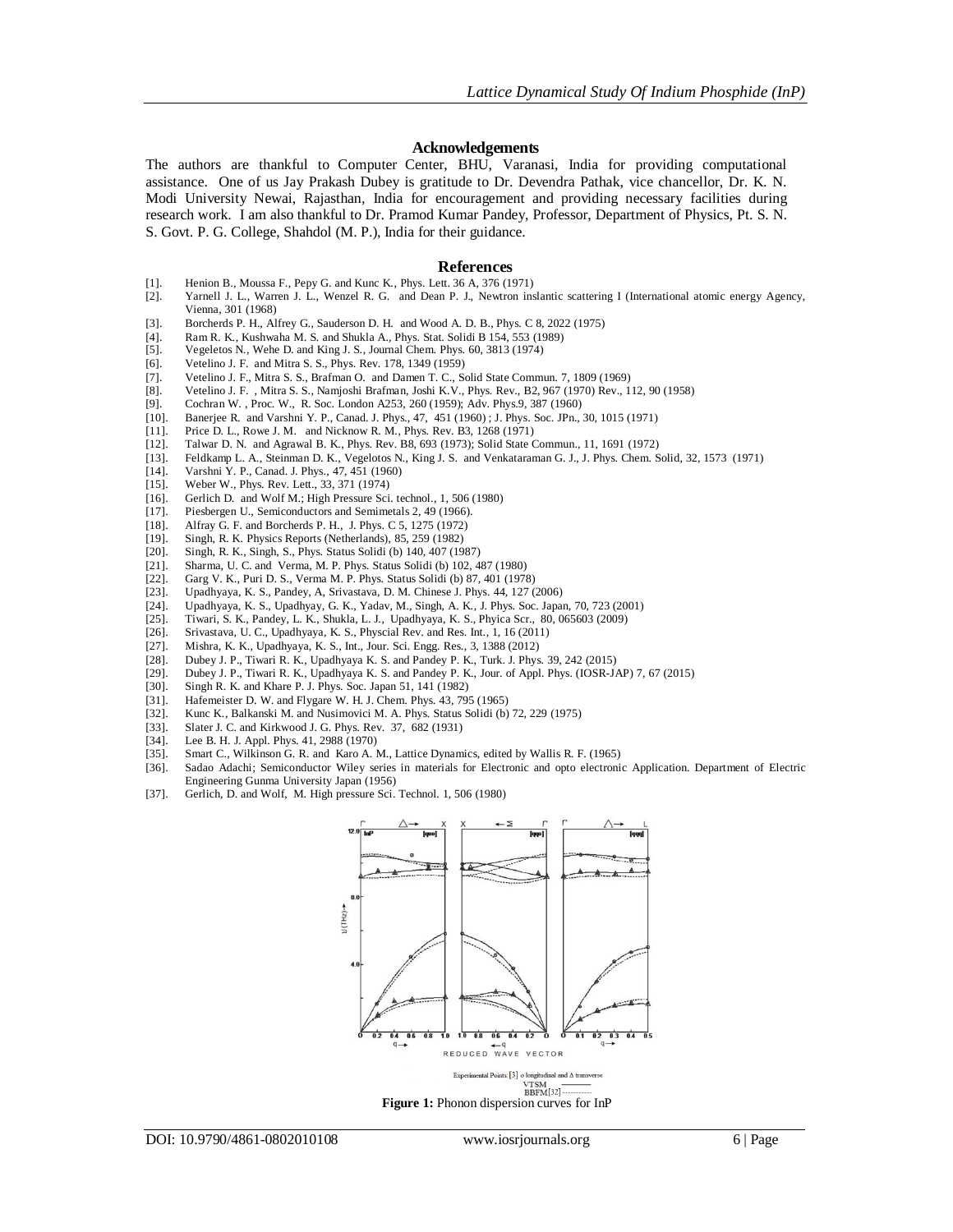

**Figure 3:** Debye characteristics temperatures  $\Theta_D$  (°K) as a function of temperature T for InP

|                         | Input Data            | <b>Model Parameters</b> |           |  |  |
|-------------------------|-----------------------|-------------------------|-----------|--|--|
| Properties              | Values                |                         | Values    |  |  |
| $C_{11}$                | $10.22^a$             | h                       | 1.05      |  |  |
| $C_{12}$                | $5.76^{\circ}$        | ρ                       | 0.341     |  |  |
| $C_{44}$                | 4.60 <sup>a</sup>     |                         | $-0.28$   |  |  |
| B                       | $7.25^{b}$            | $r_0 f(r_0)$            | 0.111     |  |  |
| $r_0$                   | $2.54^{a}$            | $A_{12}$                | 3.068     |  |  |
| $v_{L0}(\Gamma)$        | 10.46*                | $B_{12}$                | $-16.209$ |  |  |
| $v_{\text{TO}}(\Gamma)$ | $9.20^{b}$            | $A_{11}$                | 41.598    |  |  |
| $v_{L0}$ (L)            | 10.20 <sup>b</sup>    | $B_{11}$                | $-5.3672$ |  |  |
| $v_{T0}(L)$             | $9.5^{b}$             | $A_{22}$                | $-5.722$  |  |  |
| $v_{LA}(L)$             | 5.0 <sup>b</sup>      | $B_{22}$                | $-3.656$  |  |  |
| $v_{TA}(L)$             | $1.65^{\rm b}$        | d <sub>1</sub>          | 0.1237    |  |  |
| $\alpha_1$              | $0.221^a$             | $d_2$                   | 3.5245    |  |  |
| $\alpha_2$              | $6.8449$ <sup>a</sup> | $Y_1$                   | $-1.1615$ |  |  |
| $\varepsilon_0$         | $12.40^a$             | $Y_2$                   | $-1.2626$ |  |  |

**Table 1.** Input data and model parameters for InP  $[C_{ij}]$  and B (in  $10^{11}$  dyne/cm<sup>2</sup>), υ (in THz), r<sub>0</sub> (in 10<sup>-8</sup> cm),α<sub>i</sub> (in 10<sup>-24</sup> cm<sup>3</sup>), b (in 10<sup>-12</sup> erg), ρ (in 10<sup>-8</sup> cm)]

 $E$ \*Extrapolated values from [3].<br><sup>a</sup>-( K. kunc. et al. [32]); <sup>b</sup>- (P. H. Borcherds et al. [3])

|  |  |  | <b>Table 2.</b> van der Waal's Interaction Coefficients for InP ( $C_{ii}$ and C in units of          |  |
|--|--|--|-------------------------------------------------------------------------------------------------------|--|
|  |  |  | $10^{-60}$ erg cm <sup>6</sup> and d <sub>ii</sub> and D in units of $10^{-76}$ erg cm <sup>8</sup> ) |  |

| Parameters | <b>Numerical Values</b> |  |  |  |  |
|------------|-------------------------|--|--|--|--|
| $C_{+}$ .  | 494                     |  |  |  |  |
| $C_{+}$    | 372                     |  |  |  |  |
| C          | 721                     |  |  |  |  |
| d          | 387                     |  |  |  |  |
| d.         | 189                     |  |  |  |  |
| d.         | 704                     |  |  |  |  |
| C          | 2569                    |  |  |  |  |
| D          | 1690                    |  |  |  |  |